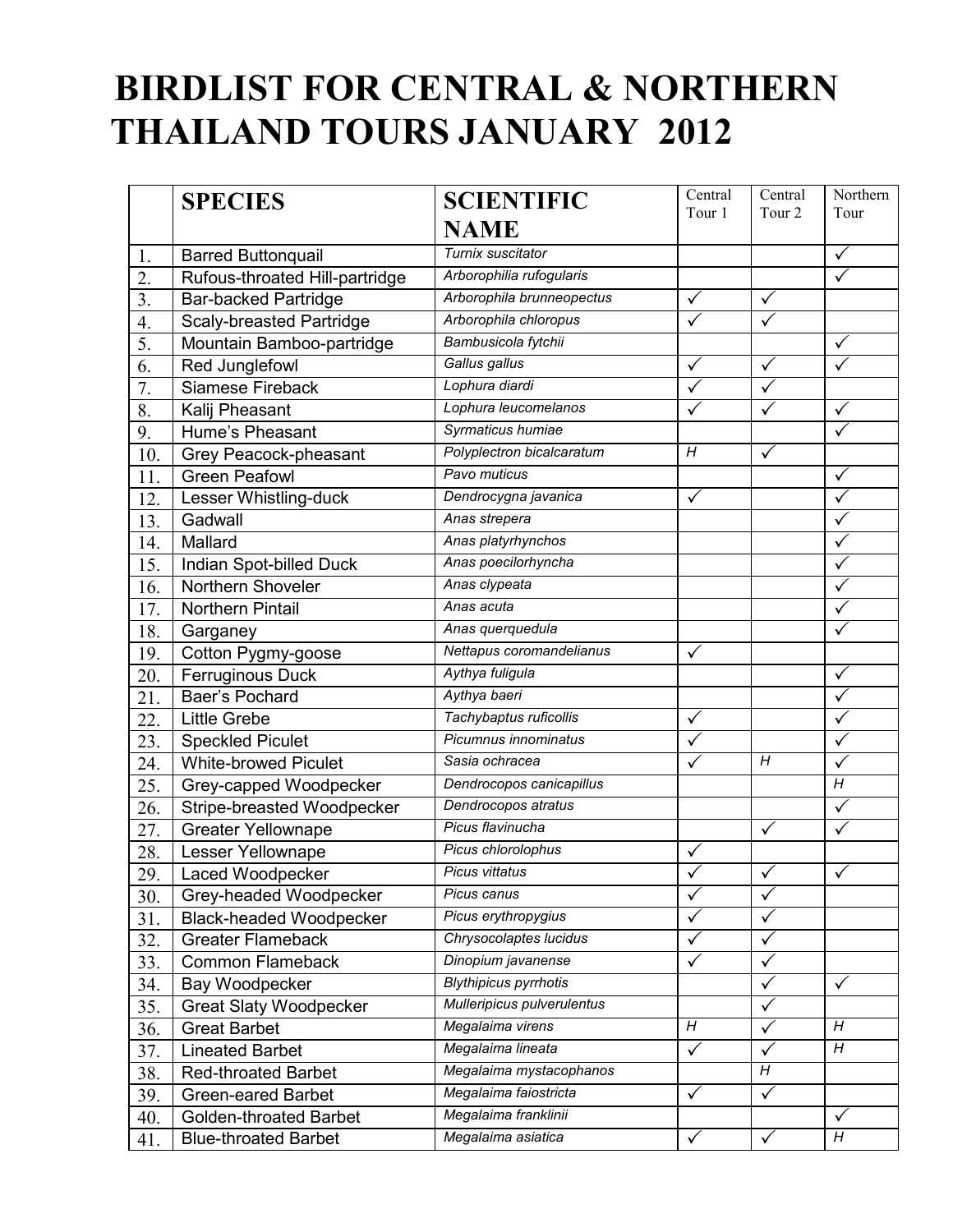| 42. | <b>Moustached Barbet</b>       | Megalaima incognita         | h            | $\checkmark$            |              |
|-----|--------------------------------|-----------------------------|--------------|-------------------------|--------------|
| 43. | <b>Blue-eared Barbet</b>       | Megalaima australis         | $\checkmark$ | $\checkmark$            |              |
| 44. | <b>Coppersmith Barbet</b>      | Megalaima haemacephala      | $\checkmark$ | $\checkmark$            | $\checkmark$ |
| 45. | Oriental Pied Hornbill         | Anthracoceros albirostris   | $\checkmark$ | $\checkmark$            |              |
| 46. | <b>Great Hornbill</b>          | <b>Buceros bicornis</b>     |              | $\overline{\checkmark}$ |              |
| 47. | <b>Wreathed Hornbill</b>       | Aceros undulatus            |              | $\checkmark$            |              |
| 48. | Southern Brown Hornbill        | Anorrhinus tickelli         |              | $\checkmark$            |              |
| 49. | Eurasian Hoopoe                | Upupa epops                 | $\checkmark$ | $\checkmark$            |              |
| 50. | <b>Indian Roller</b>           | Coracias benghalensis       |              | $\checkmark$            | ✓            |
| 51. | Dollarbird                     | Eurystomus orientalis       | $\checkmark$ | $\checkmark$            |              |
| 52. | Orange-breasted Trogon         | Harpactes oreskios          | $\checkmark$ | $\checkmark$            |              |
| 53. | Red-headed Trogon              | Harpactes erythrocephalus   | $\checkmark$ | $\checkmark$            |              |
| 54. | <b>Common Kingfisher</b>       | Alcedo atthis               | $\checkmark$ | $\checkmark$            | ✓            |
| 55. | Pied Kingfisher                | Ceryle rudis                |              |                         |              |
| 56. | <b>Banded Kingfisher</b>       | Lacedo pulchella            |              | $\checkmark$            |              |
| 57. | White-throated Kingfisher      | Halcyon smyrnensis          | $\checkmark$ | $\sqrt{}$               | $\checkmark$ |
| 58. | <b>Black-capped Kingfisher</b> | Halcyon pileata             | ✓            | $\checkmark$            |              |
| 59. | <b>Collared Kingfisher</b>     | Todirhamphus chloris        | $\checkmark$ | $\checkmark$            |              |
| 60. | Large Hawk-Cuckoo              | Cuculus sparverioides       | $\checkmark$ | $\checkmark$            |              |
| 61. | Banded Bay Cuckoo              | Cacomantis sonneratii       |              | $\checkmark$            |              |
| 62. | <b>Plaintive Cuckoo</b>        | Cacomantis merulinus        |              |                         |              |
| 63. | Drongo Cuckoo                  | Surniculus lugubris         |              | $\checkmark$            |              |
| 64. | <b>Violet Cuckoo</b>           | Chrysococcyx xanthorhynchus | ✓            |                         |              |
| 65. | Asian Koel                     | Eudynamys scolopacea        |              | $\checkmark$            | $\checkmark$ |
| 66. | Green-billed Malkoha           | Phaenicophaeus tristis      |              | $\checkmark$            | $\checkmark$ |
| 67. | <b>Greater Coucal</b>          | Centropus sinensis          | ✓            | $\checkmark$            | ✓            |
| 68. | <b>Lesser Coucal</b>           | Centropus bengalensis       |              | $\overline{\checkmark}$ |              |
| 69. | <b>Blue-bearded Bee-eater</b>  | Nyctyornis athertoni        | ✓            | $\checkmark$            |              |
| 70. | Little Green Bee-eater         | Merops orientalis           |              | $\checkmark$            | $\checkmark$ |
| 71. | <b>Blue-throated Bee-eater</b> | Merops viridis              | $\checkmark$ |                         |              |
| 72. | <b>Blue-tailed Bee-eater</b>   | Merops philippinus          | ٧            |                         |              |
| 73. | Chestnut-headed Bee-eater      | Merops leschenaulti         |              | ✓                       |              |
| 74. | Vernal Hanging-parrot          | Loriculus vernalis          | $\checkmark$ | $\overline{\checkmark}$ |              |
| 75. | <b>Red-breasted Parakeet</b>   | Psittacula alexandri        | $\checkmark$ | $\checkmark$            | ✓            |
| 76. | Himalayan Swiftlet             | Collocalia brevirostris     |              | $\checkmark$            | $\checkmark$ |
| 77. | <b>Germain's Swiftlet</b>      | Collocalia germani          | $\checkmark$ | $\checkmark$            |              |
| 78. | <b>Grey-rumped Treeswift</b>   | Hemiprocne longipennis      |              | $\checkmark$            |              |
| 79. | <b>Brown-backed Needletail</b> | Hirundapus giganteus        | $\checkmark$ | $\checkmark$            | $\checkmark$ |
| 80. | Asian Palm-Swift               | Cypsiurus balasiensis       |              | ✓                       | ✓            |
| 81. | Fork-tailed Swift              | Apus pacificus              |              | $\checkmark$            | ✓            |
| 82. | Cook's Swift                   | Apus cookei                 |              |                         | $\checkmark$ |
| 83. | <b>House Swift</b>             | Apus affinis                |              | $\checkmark$            | ✓            |
| 84. | <b>Barn Owl</b>                | Tyto alba                   |              |                         | Η            |
| 85. | <b>Collared Scops-owl</b>      | Otus lettia                 |              | H                       |              |
| 86. | <b>Collared Owlet</b>          | Glaucidium brodiei          | $\checkmark$ | $\checkmark$            | H            |
| 87. | Asian Barred Owlet             | Glaucidium cuculoides       | $\checkmark$ | $\checkmark$            | $\checkmark$ |
| 88. | <b>Spotted Owlet</b>           | Athene brama                |              | $\checkmark$            |              |
| 89. | Brown Boobook                  | Ninox scutulata             |              | $\checkmark$            |              |
| 90. | Indian Nightjar                | Caprimulgus asiaticus       | $\checkmark$ | $\checkmark$            |              |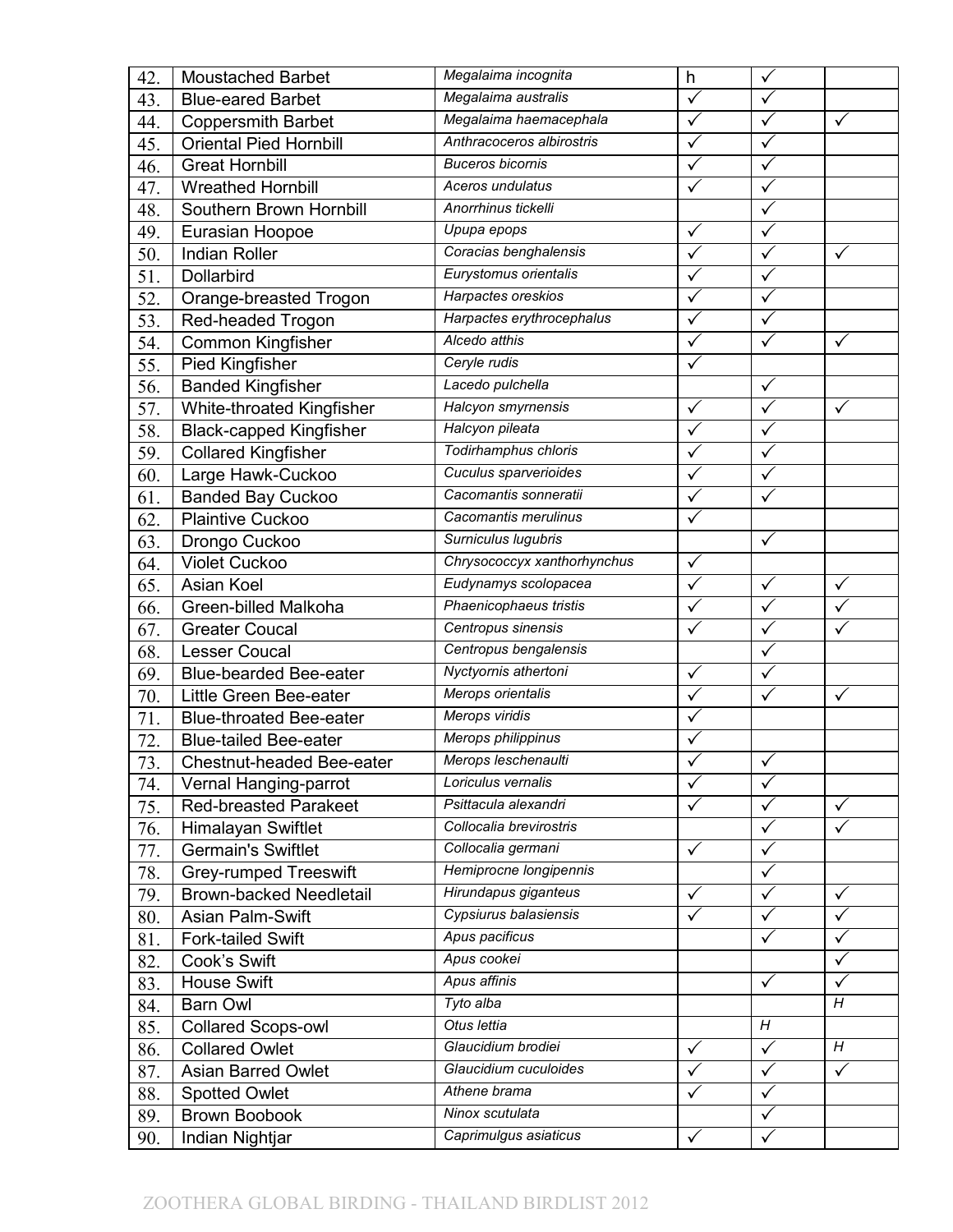| 91.  | <b>Great Eared Nightjar</b>   | Eurostopodus macrotis      |                         | $\checkmark$ |              |
|------|-------------------------------|----------------------------|-------------------------|--------------|--------------|
| 92.  | Large-tailed Nightjar         | Caprimulgus macrurus       | $\checkmark$            | $\checkmark$ |              |
| 93.  | Rock Pigeon                   | Columba livia              | $\overline{\checkmark}$ | $\checkmark$ | $\checkmark$ |
| 94.  | <b>Oriental Turtle-dove</b>   | Streptopelia orientalis    |                         |              | $\checkmark$ |
| 95.  | <b>Spotted Dove</b>           | Streptopelia chinensis     | $\checkmark$            | $\checkmark$ |              |
| 96.  | Red Collared-dove             | Streptopelia tranquebarica | ✓                       | $\checkmark$ |              |
| 97.  | <b>Barred Cuckoo-dove</b>     | Macropygia unchall         | $\checkmark$            |              |              |
| 98.  | Zebra (Peaceful) Dove         | Geopelia striata           | $\checkmark$            | $\checkmark$ | ✓            |
| 99.  | Thick-billed Green-pigeon     | Treron curvirostra         |                         |              |              |
| 100. | Wedge-tailed Green-pigeon     | Treron sphenura            |                         |              | ✓            |
| 101. | Mountain Imperial-pigeon      | Ducula badia               | ✓                       | $\checkmark$ | $\checkmark$ |
| 102. | <b>Emerald Dove</b>           | Chalcophaps indica         |                         | $\checkmark$ | $\checkmark$ |
| 103. | White-breasted Waterhen       | Amaurornis phoenicurus     |                         | $\checkmark$ | $\checkmark$ |
| 104. | Watercock                     | Gallicrex cinerea          |                         | $\checkmark$ |              |
| 105. | Grey-headed Swamphen          | Porphyrio poliocephalus    |                         |              | $\checkmark$ |
| 106. | Common Moorhen                | Gallinula chloropus        | $\checkmark$            |              |              |
| 107. | Common Coot                   | Fulica atra                | ✓                       |              | ✓            |
| 108. | Pheasant-tailed Jacana        | Hydrophasianus chirurgus   | ✓                       |              | ✓            |
| 109. | Bronze-winged Jacana          | Metopidius indicus         | $\checkmark$            |              |              |
| 110. | Slaty-breasted Rail           | Gallirallus striatus       |                         |              |              |
| 111. | <b>Black-tailed Crake</b>     | Amaurornis bicolor         |                         |              | $\checkmark$ |
| 112. | Ruddy-breasted Crake          | Porzana fusca              | $\checkmark$            | $\checkmark$ |              |
| 113. | <b>White-browed Crake</b>     | Porzana cinerea            | $\checkmark$            |              |              |
| 114. | <b>Greater Painted Snipe</b>  | Rostratula benghalensis    |                         |              |              |
| 115. | <b>Pintail Snipe</b>          | Gallinago stenura          |                         | $\checkmark$ |              |
| 116. | Common Snipe                  | Gallinago gallinago        | $\checkmark$            | $\checkmark$ |              |
| 117. | <b>Black-tailed Godwit</b>    | Limosa limosa              |                         |              |              |
| 118. | <b>Bar-tailed Godwit</b>      | Limosa lapponica           |                         |              |              |
| 119. | Whimbrel                      | Numenius phaeopus          |                         |              |              |
| 120. | <b>Eurasian Curlew</b>        | Numenius arquata           | $\checkmark$            | $\checkmark$ |              |
| 121. | <b>Ruff</b>                   | Philomachus pugnax         | ✓                       |              |              |
| 122. | Wood Sandpiper                | Tringa glareola            |                         | ✓            | $\sqrt{2}$   |
| 123. | <b>Terek Sandpiper</b>        | Tringa cinerea             | $\checkmark$            |              |              |
| 124. | Common Sandpiper              | Tringa hypoleucos          | $\checkmark$            | $\checkmark$ |              |
| 125. | Spotted Redshank              | Tringa erythropus          | $\checkmark$            | $\sqrt{}$    |              |
| 126. | <b>Common Redshank</b>        | Tringa totanus             | ✓                       |              |              |
| 127. | Marsh Sandpiper               | Tringa stagnatilis         | ✓                       | $\checkmark$ |              |
| 128. | <b>Common Greenshank</b>      | Tringa nebularia           | $\checkmark$            | $\checkmark$ | $\checkmark$ |
| 129. | Nordmann's Greenshank         | Tringa guttifer            |                         | ✓            |              |
| 130. | Sanderling                    | Calidris alba              | ✓                       | $\checkmark$ |              |
| 131. | Red-necked Stint              | Calidris ruficollis        | $\checkmark$            | $\checkmark$ |              |
| 132. | Spoon-billed Sandpiper        | Eurynorhynchus pygmeus     | $\checkmark$            | $\checkmark$ |              |
| 133. | <b>Temminck's Stint</b>       | Calidris temminckii        | $\checkmark$            |              |              |
| 134. | Long-toed Stint               | Calidris subminuta         |                         | $\checkmark$ |              |
| 135. | <b>Ruddy Turnstone</b>        | Arenaria interpres         | ✓                       |              |              |
| 136. | <b>Great Knot</b>             | Calidris tenuirostris      | $\checkmark$            | $\checkmark$ |              |
| 137. | Dunlin                        | Calidris alpina            |                         | $\checkmark$ |              |
| 138. | <b>Curlew Sandpiper</b>       | Calidris ferruginea        | $\checkmark$            | $\checkmark$ |              |
| 139. | <b>Broad-billed Sandpiper</b> | Limicola falcinellus       | $\checkmark$            | $\checkmark$ |              |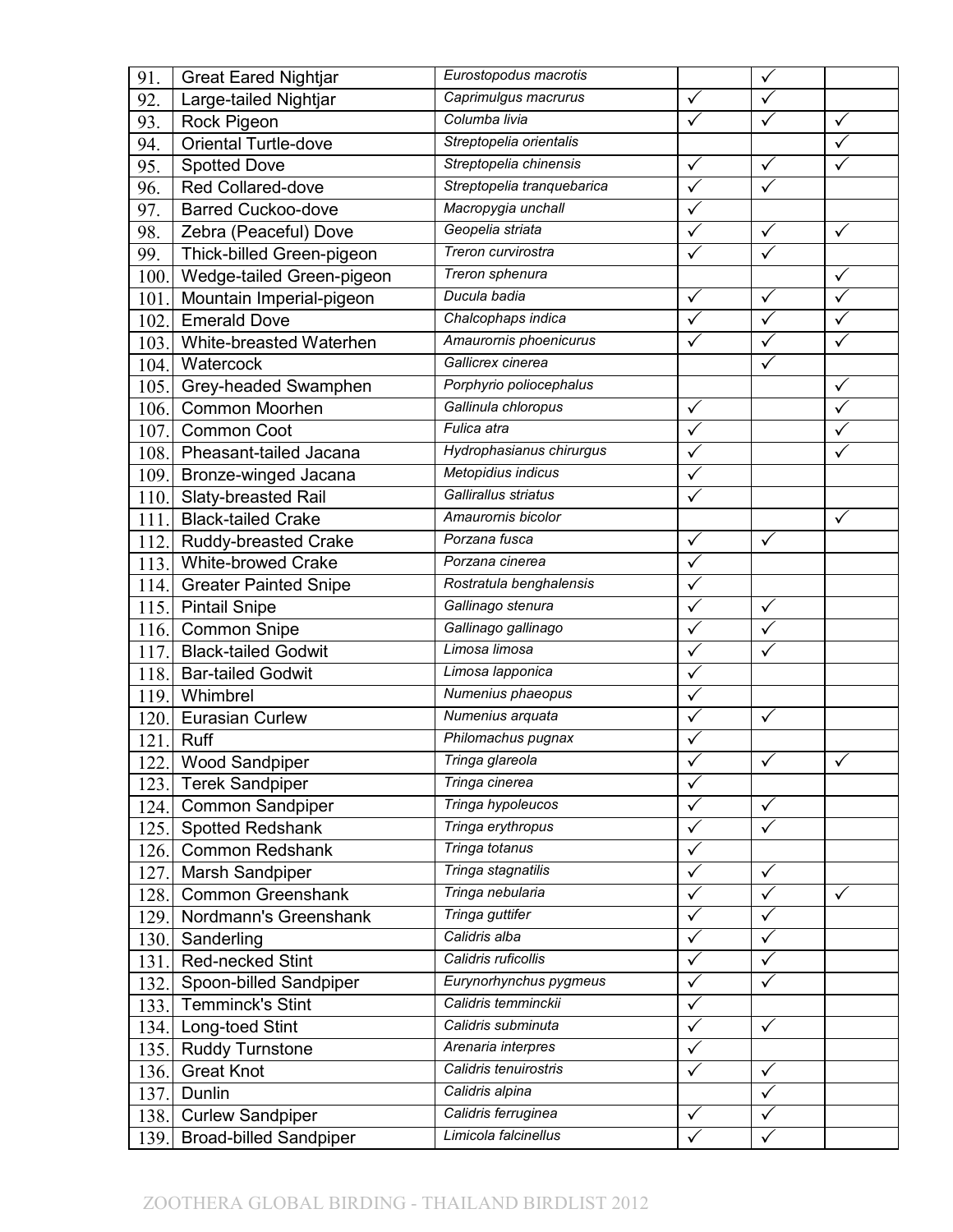| <b>Red-necked Phalarope</b><br>140.   | Phalaropus lobatus        |                | $\checkmark$            |              |
|---------------------------------------|---------------------------|----------------|-------------------------|--------------|
| <b>Small Pratincole</b><br>141.       | Glareola lactea           |                |                         | $\checkmark$ |
| <b>Black-winged Stilt</b><br>142.     | Himantopus himantopus     | $\checkmark$   | $\checkmark$            |              |
| Long-billed Plover<br>143.            | Charadrius placidus       |                |                         | ✓            |
| Little Ringed Plover<br>144.          | Charadrius dubius         | $\checkmark$   | $\checkmark$            | $\checkmark$ |
| <b>Kentish Plover</b><br>145.         | Charadrius alexandrinus   | $\checkmark$   | $\checkmark$            | ✓            |
| <b>Malaysian Plover</b><br>146.       | Charadrius peronii        | $\checkmark$   | $\checkmark$            |              |
| <b>White-faced Plover</b><br>147.     | Charadrius dealbatus      | $\checkmark$   | $\checkmark$            |              |
| Lesser Sandplover<br>148.             | Charadrius mongolus       |                | $\checkmark$            |              |
| <b>Greater Sandplover</b><br>149.     | Charadrius leschenaultii  | $\checkmark$   | $\checkmark$            |              |
| Pacific Golden Plover<br>150.         | Pluvialis fulva           | ✓              | $\checkmark$            |              |
| Grey (Black-bellied) Plover<br>151.   | Pluvialis squatarola      |                | $\checkmark$            |              |
| Grey-headed Lapwing<br>152.           | Vanellus cinereus         |                |                         |              |
| 153.<br><b>River Lapwing</b>          | Vanellus duvaucelii       |                |                         | $\checkmark$ |
| <b>Red-wattled Lapwing</b><br>154.    | Vanellus indicus          | $\checkmark$   | $\checkmark$            |              |
| <b>Brown-headed Gull</b><br>155.      | Larus brunnicephalus      | $\checkmark$   | $\overline{\checkmark}$ |              |
| 156. Black-headed Gull                | Larus ridibundus          | ✓              |                         |              |
| 157.<br>Common (Mew) Gull             | Larus canus               | $\checkmark$   |                         |              |
| <b>Lesser Crested Tern</b><br>158.    | Sterna bengalensis        | $\checkmark$   | $\checkmark$            |              |
| <b>Great Crested Tern</b><br>159.     | Sterna bergii             |                | $\checkmark$            |              |
| 160. Common Tern                      | Sterna hirundo            | $\checkmark$   | $\checkmark$            |              |
| <b>Little Tern</b><br>161.            | Sterna albifrons          | $\checkmark$   | $\checkmark$            |              |
| <b>Gull-billed Tern</b><br>162.       | Gelochelidon nilotica     | $\checkmark$   | $\checkmark$            |              |
| Caspian Tern<br>163.                  | Sterna caspia             |                | $\checkmark$            |              |
| <b>Whiskered Tern</b><br>164.         | Chlidonias hybridus       |                | $\checkmark$            |              |
| <b>Black Baza</b><br>165.             | Aviceda leuphotes         |                | $\checkmark$            |              |
| Oriental Honey-buzzard<br>166.        | Pernis ptilorhyncus       | $\checkmark$   | $\overline{\checkmark}$ | $\checkmark$ |
| <b>Black-eared Kite</b><br>167.       | <b>Milvus lineatus</b>    |                | ✓                       |              |
| 168. Brahminy Kite                    | Haliastur indus           |                | $\checkmark$            |              |
| 169. Osprey                           | Pandion haliaetus         | $\checkmark$   |                         | $\checkmark$ |
| <b>Black-Shouldered Kite</b><br>170.  | Elanus caeruleus          |                | $\checkmark$            | ✓            |
| 171.<br>Crested Serpent-eagle         | Spilornis cheela          | $\overline{H}$ | ✓                       |              |
| Eastern Marsh Harrier<br>172.         | Circus spilonotus         | $\checkmark$   | $\overline{\checkmark}$ | $\checkmark$ |
| <b>Pied Harrier</b><br>173.           | Circus melanoleucos       |                |                         | ✓            |
| <b>Crested Goshawk</b><br>174.        | Accipiter trivirgatus     | $\checkmark$   |                         |              |
| 175.<br>Shikra                        | Accipiter badius          | $\checkmark$   | $\checkmark$            | ✓            |
| <b>Chinese Sparrowhawk</b><br>176.    | Accipiter soloensis       |                | $\checkmark$            |              |
| Eurasian Sparrowhawk<br>177.          | Accipiter nisus           |                |                         | $\checkmark$ |
| <b>Besra</b><br>178.                  | Accipiter virgatus        | ✓              |                         |              |
| Rufous-winged Buzzard<br>179.         | <b>Butastur liventer</b>  |                |                         | ✓            |
| Grey-faced Buzzard<br>180.            | <b>Butastur indicus</b>   |                |                         | $\checkmark$ |
| Himalayan Buzzard<br>181.             | <b>Buteo burmanicus</b>   |                |                         | ✓            |
| <b>Black Eagle</b><br>182.            | Ictinaetus malayensis     |                | $\checkmark$            | ✓            |
| Mountain Hawk-eagle<br>183.           | Spizaetus nipalensis      |                | $\checkmark$            |              |
| <b>Greater Spotted Eagle</b><br>184.  | Aquila clanga             |                | $\checkmark$            |              |
| <b>Eastern Imperial Eagle</b><br>185. | Aquuila heliaca           |                | $\checkmark$            |              |
| <b>Steppe Eagle</b><br>186.           | Aquila nipalensis         |                | ✓                       |              |
| <b>Black-thighed Falconet</b><br>187. | Microhierax fringillarius |                | $\checkmark$            |              |
| Eurasian Kestrel<br>188.              | Falco tinnunculus         | $\checkmark$   |                         | $\checkmark$ |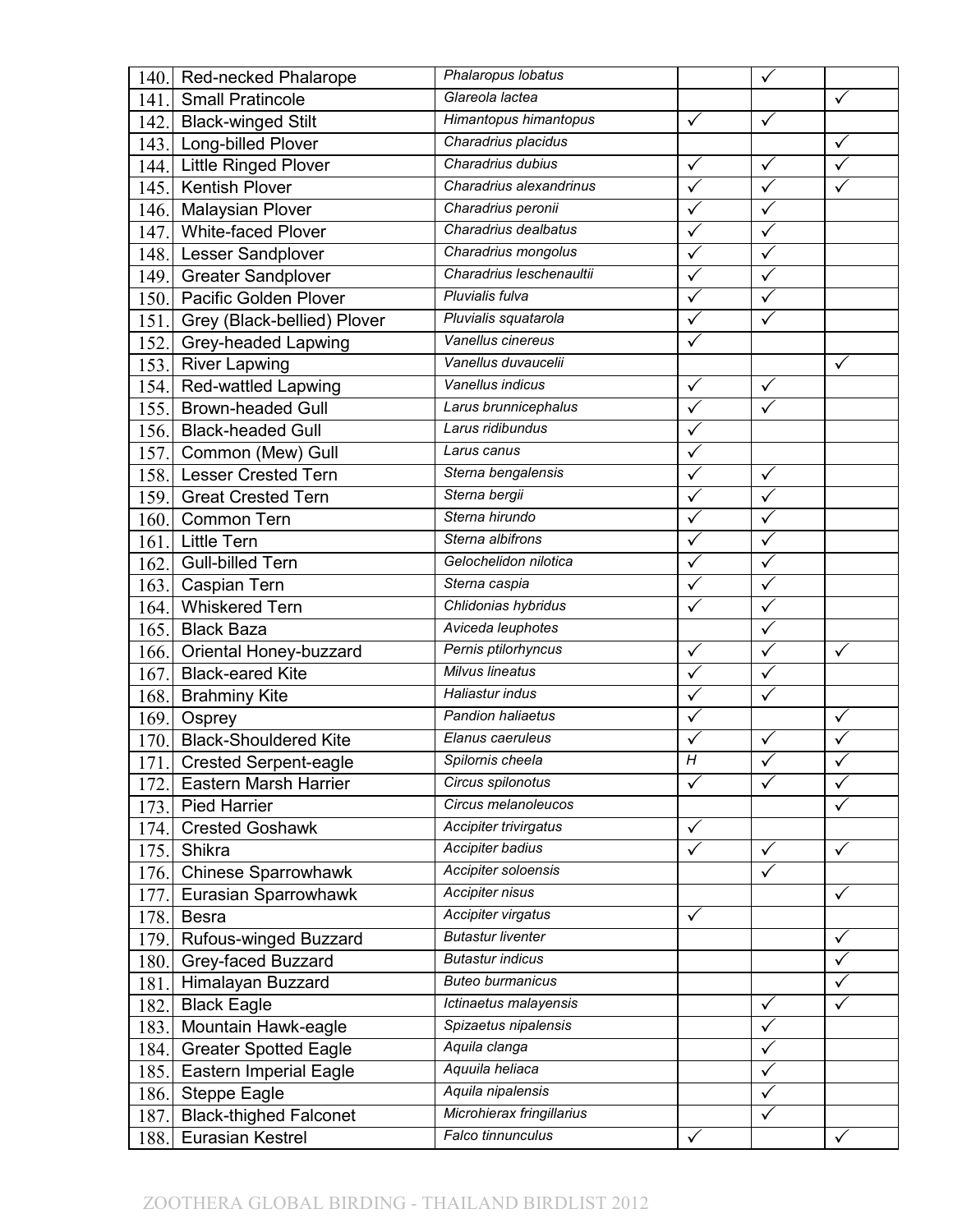| 189. | Peregrine Falcon                 | Falco peregrinus            | $\checkmark$          | $\checkmark$ |                         |
|------|----------------------------------|-----------------------------|-----------------------|--------------|-------------------------|
| 190. | Little Cormorant                 | Phalacrocorax niger         |                       | $\checkmark$ |                         |
| 191. | Indian Cormorant                 | Phalacrocorax fuscicollis   | $\checkmark$          |              |                         |
| 192. | <b>Great Cormorant</b>           | Phalacrocorax carbo         |                       |              | ✓                       |
| 193. | <b>Little Egret</b>              | Egretta garzetta            | $\checkmark$          | $\checkmark$ |                         |
| 194. | <b>Chinese Egret</b>             | Egretta eulophotes          | ✓                     |              |                         |
| 195. | Pacific Reef Egret               | Egretta sacra               | $\checkmark$          | $\checkmark$ |                         |
| 196. | <b>Great Egret</b>               | Ardea alba                  | $\checkmark$          | $\checkmark$ | $\checkmark$            |
| 197. | Intermediate Egret               | Mesophoyx intermedia        |                       |              | $\checkmark$            |
| 198. | <b>Eastern Cattle Egret</b>      | <b>Bubulcus coromandus</b>  | $\checkmark$          | $\checkmark$ | $\checkmark$            |
| 199. | <b>Chinese Pond-heron</b>        | Ardeola bacchus             | $\checkmark$          | $\checkmark$ | $\checkmark$            |
| 200. | Javan Pond-heron                 | Ardeola speciosa            |                       | $\checkmark$ |                         |
|      | 201. Grey Heron                  | Ardea cinerea               |                       | $\checkmark$ | $\checkmark$            |
| 202. | Purple Heron                     | Ardea purpurea              |                       | $\checkmark$ | $\checkmark$            |
| 203. | Striated / Little Heron          | <b>Butorides striatus</b>   | $\checkmark$          | $\checkmark$ |                         |
| 204. | <b>Black-crowned Night-heron</b> | Nycticorax nycticorax       | $\overline{\sqrt{ }}$ | $\checkmark$ |                         |
| 205. | <b>Yellow Bittern</b>            | Ixobrychus sinensis         |                       | $\checkmark$ |                         |
| 206. | <b>Black Bittern</b>             | <b>Dupetor flavicollis</b>  | $\checkmark$          |              |                         |
| 207. | <b>Black-headed Ibis</b>         | Threskiornis melanocephalus |                       | $\checkmark$ |                         |
| 208. | <b>Black-faced Spoonbill</b>     | Platalea minor              |                       | $\checkmark$ |                         |
| 209. | <b>Painted Stork</b>             | Mycteria leucocephala       | $\checkmark$          | $\checkmark$ |                         |
| 210. | Asian Openbill                   | Anastomus oscitans          | $\checkmark$          | $\checkmark$ |                         |
| 211. | <b>Blue Pitta</b>                | Pitta cyanea                | H                     | $\checkmark$ |                         |
| 212. | <b>Black-and-red Broadbill</b>   | Cymbirhynchus macrorhynchos |                       |              |                         |
| 213. | Long-tailed Broadbill            | Psarisomus dalhousiae       |                       | $\checkmark$ |                         |
| 214. | Silver-breasted Broadbill        | Serilophus lunatus          | H                     |              |                         |
| 215. | <b>Banded Broadbill</b>          | Eurylaimus javanicus        |                       | $\checkmark$ |                         |
| 216. | Black-and-yellow Broadbill       | Eurylaimus ochromalus       |                       |              |                         |
| 217. | Dusky Broadbill                  | Corydon sumatranus          |                       | $\checkmark$ |                         |
| 218. | <b>Blue-winged Leafbird</b>      | Chloropsis cochinchinensis  | $\checkmark$          | $\checkmark$ | $\checkmark$            |
| 219. | <b>Golden-fronted Leafbird</b>   | Chloropsis aurifrons        | ✓                     | $\checkmark$ |                         |
|      | 220. Orange-bellied Leafbird     | Chloropsis hardwickii       |                       | ╱            | ✓                       |
| 221. | Common lora                      | Aegithina tiphia            | $\checkmark$          | $\sqrt{}$    | $\overline{\checkmark}$ |
| 222. | Great lora                       | Aegithina lafresnayei       | $\checkmark$          | $\checkmark$ |                         |
| 223. | Asian Fairy-bluebird             | Irena puella                | $\checkmark$          | $\checkmark$ |                         |
| 224. | <b>Brown Shrike</b>              | Lanius cristatus            | ✓                     | ✓            | $\checkmark$            |
| 225. | <b>Burmese Shrike</b>            | Lanius collurioides         |                       |              | $\checkmark$            |
|      | 226. Long-tailed Shrike          | Lanius schach               | $\checkmark$          |              | $\checkmark$            |
| 227. | Grey-backed Shrike               | Lanius tephronotus          | ✓                     | $\checkmark$ | ✓                       |
| 228. | Crested Jay                      | Platylophus galericulatus   | ✓                     |              |                         |
| 229. | Eurasian Jay                     | Garrulus glandarius         |                       |              | $\checkmark$            |
| 230. | Common Green Magpie              | Cissa chinensis             | ✓                     | $\checkmark$ |                         |
| 231. | <b>Rufous Treepie</b>            | Dendrocitta vagabunda       | $\checkmark$          | $\checkmark$ |                         |
| 232. | <b>Grey Treepie</b>              | Dendrocitta formosae        | $\overline{H}$        | $\checkmark$ | ✓                       |
| 233. | Racket-tailed Treepie            | Crypsirina temia            | $\checkmark$          | $\checkmark$ |                         |
| 234. | Ratchet-tailed Treepie           | Temnurus temnurus           | $\checkmark$          | $\checkmark$ |                         |
| 235. | Eastern Jungle Crow              | Corvus levaillantii         | ✓                     | $\checkmark$ | ✓                       |
| 236. | <b>Black-naped Oriole</b>        | Oriolus chinensis           | ✓                     | $\checkmark$ |                         |
| 237. | Slender-billed Oriole            | Oriolus tenuirostris        |                       |              | $\checkmark$            |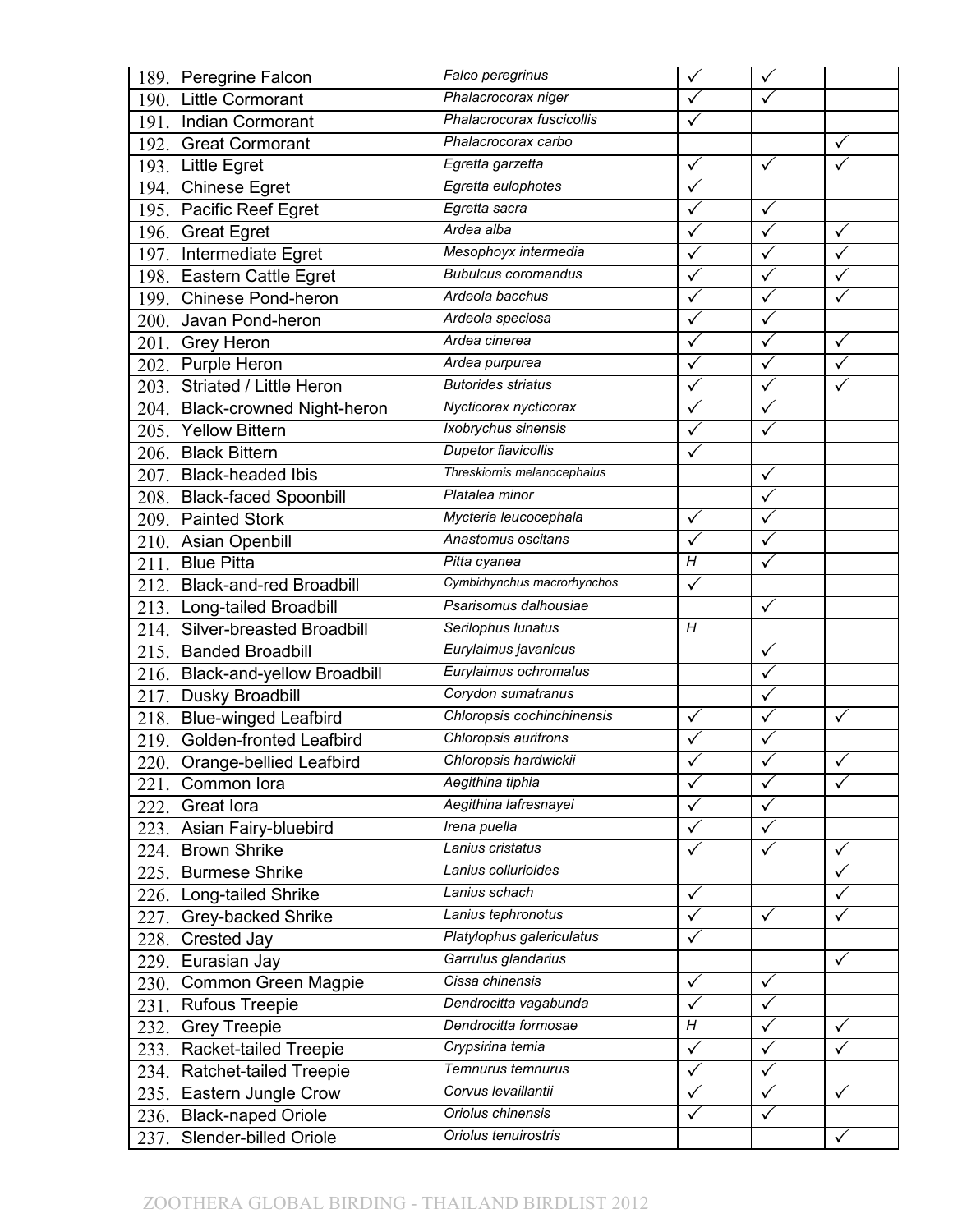| 238. | Maroon Oriole                    | Oriolus traillii          |              |              | $\checkmark$            |
|------|----------------------------------|---------------------------|--------------|--------------|-------------------------|
| 239. | <b>Black-winged Cuckooshrike</b> | Coracina melaschistos     | $\checkmark$ | $\checkmark$ | $\checkmark$            |
| 240. | Grey-chinned Minivet             | Pericrocotus solaris      |              |              | $\checkmark$            |
| 241. | <b>Short-billed Minivet</b>      | Pericrocotus brevirostris |              | $\checkmark$ | $\checkmark$            |
| 242. | <b>Scarlet Minivet</b>           | Pericrocotus flammeus     | $\checkmark$ | $\sqrt{}$    | $\checkmark$            |
| 243. | <b>Rosy Minivet</b>              | Pericrocotus roseus       | ✓            | $\checkmark$ |                         |
| 244. | <b>Brown-rumped Minivet</b>      | Pericrocotus cantonensis  |              | $\checkmark$ |                         |
| 245. | <b>Ashy Minivet</b>              | Pericrocotus divaricatus  |              | $\sqrt{}$    |                         |
| 246. | <b>Black Drongo</b>              | Dicrurus macrocercus      | ✓            | ✓            | $\checkmark$            |
| 247. | Ashy Drongo                      | Dicrurus leucophaeus      | $\checkmark$ | $\checkmark$ | $\checkmark$            |
| 248. | <b>Bronzed Drongo</b>            | Dicrurus aeneus           | $\checkmark$ |              | $\checkmark$            |
| 249. | Lesser Racket-tailed Drongo      | Dicrurus remifer          | ✓            |              | $\checkmark$            |
|      | 250. Hair-crested Drongo         | Dicrurus hottentottus     |              | $\checkmark$ |                         |
| 251. | Greater Racket-tailed Drongo     | Dicrurus paradiseus       | ✓            | $\checkmark$ |                         |
| 252. | Ashy Woodswallow                 | Artamus fuscus            | $\checkmark$ | $\checkmark$ | $\checkmark$            |
| 253. | Bar-winged Flycatcher-shrike     | Hemipus picatus           |              | $\checkmark$ | $\checkmark$            |
| 254. | <b>Yellow-bellied Fantail</b>    | Rhipidura hypoxantha      |              |              | ✓                       |
| 255. | <b>White-throated Fantail</b>    | Rhipidura albicollis      |              | $\checkmark$ | $\checkmark$            |
| 256. | <b>Pied Fantail</b>              | Rhipidura javanica        | $\checkmark$ | $\sqrt{}$    |                         |
| 257. | Grey-headed Canary-flycatcher    | Culicicapa ceylonensis    | $\checkmark$ | $\checkmark$ | $\checkmark$            |
| 258. | <b>Black-naped Monarch</b>       | Hypothymis azurea         | $\checkmark$ | $\checkmark$ | ✓                       |
| 259. | Asian Paradise-flycatcher        | Terpsiphone paradisi      | $\checkmark$ | $\sqrt{ }$   |                         |
| 260. | Maroon-breasted Philentoma       | Philentoma velatum        | ✓            |              |                         |
| 261. | Large Woodshrike                 | Tephrodornis gularis      |              |              |                         |
| 262. | White-throated Rock-thrush       | Monticola gularis         |              |              |                         |
| 263. | Chestnut-bellied Rock-thrush     | Monticola rufiventris     |              |              | $\checkmark$            |
| 264. | <b>Blue Rock-thrush</b>          | Monticola solitarius      | $\checkmark$ | $\checkmark$ | $\overline{\checkmark}$ |
| 265. | <b>Blue Whistling-Thrush</b>     | Myophonus caeruleus       |              |              |                         |
| 266. | Orange-headed Thrush             | Zoothera citrina          |              | $\checkmark$ |                         |
| 267. | <b>Scaly Thrush</b>              | Zoothera dauma            |              |              | $\checkmark$            |
| 268. | Dark-sided Thrush                | Zoothera marginata        |              |              |                         |
| 269. | <b>Black-breasted Thrush</b>     | Turdus dissimilis         |              |              |                         |
| 270. | <b>Chinese Blackbird</b>         | Turdus mandarinus         |              |              | $\checkmark$            |
| 271. | Purple Cochoa                    | Cochoa purpurea           |              |              | ✓                       |
| 272. | Dark-sided Flycatcher            | Muscicapa sibirica        | $\checkmark$ | $\checkmark$ |                         |
| 273. | Asian Brown Flycatcher           | Muscicapa dauurica        | ✓            | ✓            |                         |
| 274. | Mugimaki Flycatcher              | Ficedula mugimaki         | $\checkmark$ | ✓            |                         |
| 275. | Slaty-backed Flycatcher          | Ficedula hodgsonii        |              |              | $\checkmark$            |
| 276. | Rufous-gorgeted Flycatcher       | Ficedula strophiata       |              |              |                         |
| 277. | Taiga Flycatcher                 | Ficedula albicilla        | $\checkmark$ | $\checkmark$ | ✓                       |
| 278. | White-gorgeted Flycatcher        | Ficedula monileger        |              |              | $\checkmark$            |
| 279. | Little Pied Flycatcher           | Ficedula westermanni      |              |              | ✓                       |
| 280. | Verditer Flycatcher              | Eumyias thalassina        | $\checkmark$ | $\checkmark$ | $\checkmark$            |
| 281. | Large Niltava                    | Niltava grandis           |              |              | $\checkmark$            |
| 282. | Small Niltava                    | Niltava macgrigoriae      |              |              | ✓                       |
| 283. | Rufous-bellied Niltava           | Niltava sundara           |              |              |                         |
| 284. | Vivid Niltava                    | Niltava vivida            |              |              |                         |
| 285. | Hainan Blue-flycatcher           | Cyornis hainanus          | $\checkmark$ | $\checkmark$ |                         |
| 286. | Pale Blue Flycatcher             | Cyornis unicolor          |              |              | $\checkmark$            |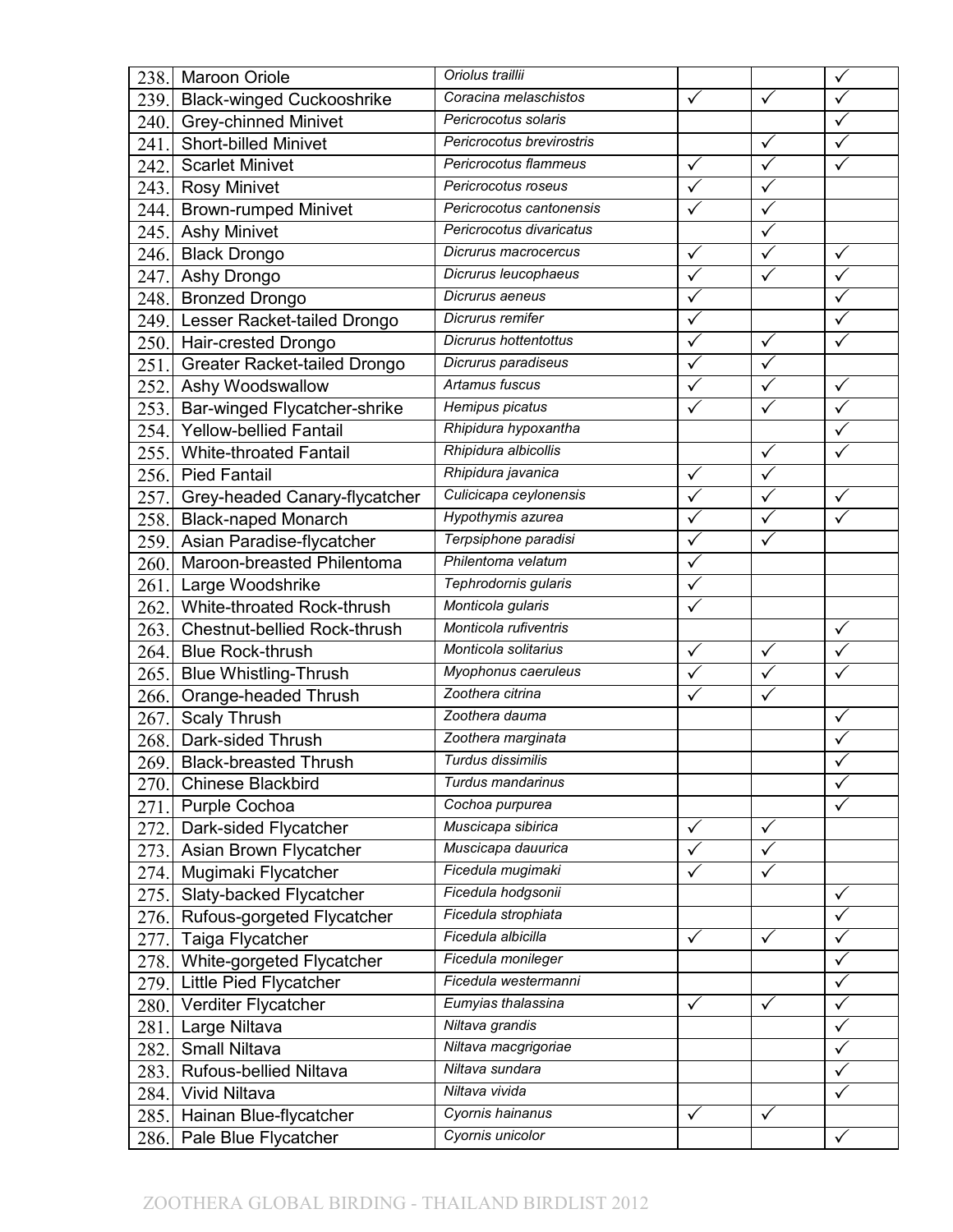| 287.         | <b>Blue-throated Flycatcher</b>                       | Cyornis rubeculoides                             | $\checkmark$                 |                              |                |
|--------------|-------------------------------------------------------|--------------------------------------------------|------------------------------|------------------------------|----------------|
| 288.         | Hill Blue Flycatcher                                  | Cyornis banyumas                                 | Η                            | $\checkmark$                 | $\checkmark$   |
| 289.         | <b>Chinese Blue Flycatcher</b>                        | Cyornis glaucicomans                             | $\checkmark$                 | $\overline{\sqrt{ }}$        |                |
| 290.         | <b>Tickell's Blue Flycatcher</b>                      | Cyornis tickelliae                               | $\checkmark$                 | $\checkmark$                 |                |
| 291.         | Siberian Rubythroat                                   | Luscinia calliope                                | $\overline{H}$               | $\overline{H}$               | $\checkmark$   |
| 292.         | Bluethroat                                            | Luscinia svecica                                 |                              |                              | ✓              |
| 293.         | Siberian Blue Robin                                   | Luscinia cyane                                   | $\checkmark$                 | $\checkmark$                 |                |
| 294.         | Himalayan Bluetail                                    | Tarsiger rufilatus                               |                              |                              | $\checkmark$   |
| 295.         | Lesser Shortwing                                      | Brachypteryx leucophrys                          |                              |                              |                |
| 296.         | Oriental Magpie-robin                                 | Copsychus saularis                               | $\checkmark$                 | $\checkmark$                 | ✓              |
| 297.         | White-rumped Shama                                    | Copsychus malabaricus                            | $\checkmark$                 | $\checkmark$                 |                |
| 298.         | White-capped Water-redstart                           | Chaimarrornis leucocephalus                      |                              |                              | $\checkmark$   |
| 299.         | Plumbeous Water-redstart                              | Rhyacornis fuliginosus                           |                              |                              | $\checkmark$   |
| 300.         | White-tailed Robin                                    | Myiomela leucura                                 |                              |                              | ✓              |
| 301.         | Siberian (Steijneger's) Stonechat                     | Saxicola torquata maura                          | $\checkmark$                 | $\checkmark$                 | $\checkmark$   |
| 302.         | <b>Pied Bushchat</b>                                  | Saxicola caprata                                 |                              |                              | $\checkmark$   |
| 303.         | Jerdon's Bushchat                                     | Saxicola jerdoni                                 |                              |                              | ✓              |
| 304.         | <b>Grey Bushchat</b>                                  | Saxicola ferrea                                  |                              |                              | $\checkmark$   |
| 305.         | Daurian Redstart                                      | Phoenicurus auroreus                             |                              |                              | $\checkmark$   |
| 306.         | Slaty-backed Forktail                                 | Enicurus schistaceus                             |                              | ✓                            |                |
| 307.         | <b>White-crowned Forktail</b>                         | Enicurus leschenaulti                            |                              |                              | $\overline{H}$ |
| 308.         | <b>Chestnut-tailed Starling</b>                       | Sturnus malabaricus                              |                              |                              | $\checkmark$   |
| 309.         | White-shouldered Starling                             | Sturnus sinensis                                 |                              |                              |                |
| 310.         | Common Myna                                           | Acridotheres tristis                             | ✓                            |                              | ✓              |
| 311.         | White-vented Myna                                     | Acridotheres grandis                             |                              |                              | ✓              |
|              |                                                       |                                                  |                              |                              |                |
| 312.         | Golden-crested Myna                                   | Ampeliceps coronatus                             |                              | $\checkmark$                 |                |
| 313.         | Common Hill Myna                                      | Gracula religiosa                                | $\checkmark$                 |                              |                |
|              | 314. Asian Pied Starling                              | Sturnus contra                                   |                              |                              | ✓              |
| 315.         | <b>Black-collared Starling</b>                        | Sturnus nigricollis                              |                              |                              | ✓              |
| 316.         | <b>Giant Nuthatch</b>                                 | Sitta magna                                      |                              |                              |                |
| 317.         | <b>Chestnut-vented Nuthatch</b>                       | Sitta nagaensis                                  |                              |                              |                |
|              | 318. Velvet-fronted Nuthatch                          | Sitta frontalis                                  |                              |                              |                |
| 319.         | <b>Brown-throated Treecreeper</b>                     | Certhia discolor                                 |                              |                              | $\checkmark$   |
| 320.         | Japanese (Great) Tit                                  | Parus major nubicolus                            |                              |                              | ✓              |
| 321.         | Yellow-cheeked Tit                                    | Parus spilonotus                                 |                              |                              |                |
| 322.         | Yellow-browed Tit                                     | Sylviparus modestus                              |                              |                              |                |
| 323.         | <b>Black-throated Tit</b>                             | Aegithalos concinnus                             |                              |                              | ✓              |
| 324.         | Sultan Tit                                            | Melanochlora sultanea                            | ✓                            | $\checkmark$                 |                |
| 325.         | Sand Martin                                           | Riparia riparia                                  |                              |                              |                |
| 326.         | Grey-throated (Plain) Martin                          | Riparia chinensis                                |                              |                              | $\checkmark$   |
| 327.         | Asian House Martin                                    | Delichon dasypus                                 | $\checkmark$                 | $\checkmark$                 | $\checkmark$   |
| 328.         | <b>Barn Swallow</b>                                   | Hirundo rustica                                  | ✓                            | ✓                            | ✓              |
| 329.         | <b>Red-rumped Swallow</b>                             | Hirundo daurica                                  |                              |                              | ✓              |
| 330.         | <b>Striated Swallow</b>                               | Hirundo striolata                                |                              |                              | ✓              |
| 331.         | Chestnut-flanked White-eye                            | Zosterops erythropleurus                         |                              |                              | ✓              |
| 332.         | Japanese White-eye                                    | Zosterops japonicus                              |                              |                              |                |
| 333.         | <b>Black-headed Bulbul</b>                            | Pycnonotus atriceps                              | ✓                            | $\checkmark$                 |                |
| 334.<br>335. | <b>Black-crested Bulbul</b><br>Stripe-throated Bulbul | Pycnonotus flaviventris<br>Pycnonotus finlaysoni | $\checkmark$<br>$\checkmark$ | $\checkmark$<br>$\checkmark$ | $\checkmark$   |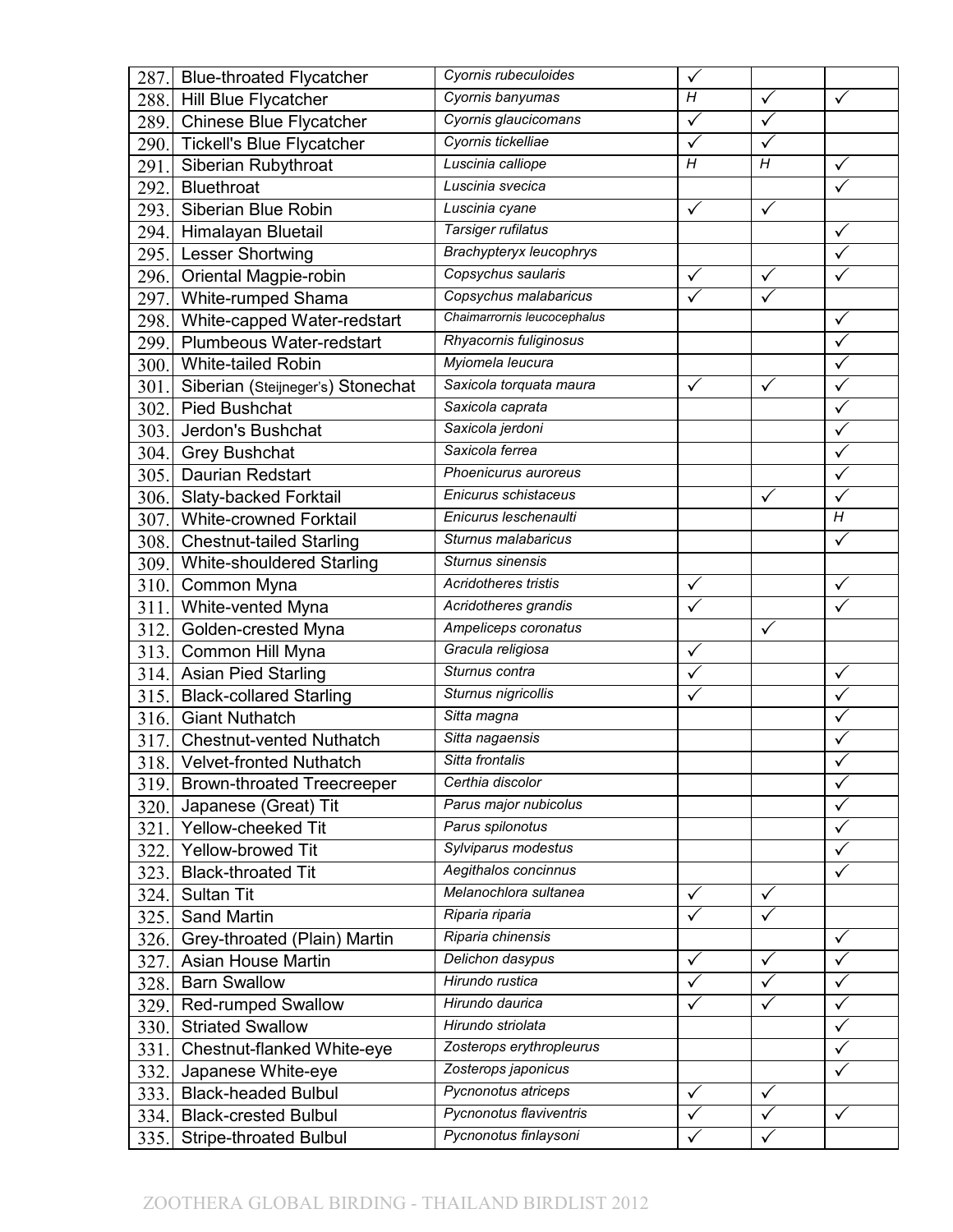| 336. | <b>Flavescent Bulbul</b>             | Pycnonotus flavescens       | ✓              | $\checkmark$ |                         |
|------|--------------------------------------|-----------------------------|----------------|--------------|-------------------------|
| 337. | <b>Yellow-vented Bulbul</b>          | Pycnonotus goiavier         | $\checkmark$   | $\checkmark$ |                         |
| 338. | <b>Streak-eared Bulbul</b>           | Pycnonotus blanfordi        |                | $\checkmark$ |                         |
| 339. | <b>Crested Finchbill</b>             | Spizixos canifrons          |                |              | ✓                       |
| 340. | <b>Striated Bulbul</b>               | Pycnonotus striatus         |                |              | $\overline{\checkmark}$ |
| 341. | <b>Red-whiskered Bulbul</b>          | Pycnonotus jocosus          |                |              | ✓                       |
| 342. | <b>Brown-breasted Bulbul</b>         | Pycnonotus xanthorrhous     |                |              | ✓                       |
| 343. | Sooty-headed Bulbul                  | Pycnonotus aurigaster       | $\checkmark$   | $\checkmark$ | $\checkmark$            |
| 344. | <b>Ashy Bulbul</b>                   | Hemixos flavala             |                |              |                         |
| 345. | Himalayan Black Bulbul               | Hypsipetes leucocephalus    |                |              | ✓                       |
| 346. | <b>Puff-throated Bulbul</b>          | Alophoixus pallidus         | $\checkmark$   | $\checkmark$ |                         |
| 347. | <b>Ochraceous Bulbul</b>             | Alophoixus ochraceus        | $\checkmark$   | $\checkmark$ |                         |
| 348. | Grey-eyed Bulbul                     | Iole propinqua              |                |              |                         |
| 349. | <b>Buff-vented Bulbul</b>            | lole olivacea               |                | $\checkmark$ |                         |
| 350. | <b>Mountain Bulbul</b>               | Hypsipetes mcclellandii     |                |              | $\checkmark$            |
| 351. | <b>Striated Grassbird</b>            | Megalurus palustris         | $\checkmark$   |              | $\checkmark$            |
| 352. | <b>Hill Prinia</b>                   | Prinia atrogularis          |                |              | ✓                       |
| 353. | Grey-breasted Prinia                 | Prinia hodgsonii            |                | $\checkmark$ | $\checkmark$            |
| 354. | <b>Yellow-bellied Prinia</b>         | Prinia flaviventris         | $\checkmark$   |              | $\checkmark$            |
| 355. | <b>Plain Prinia</b>                  | Prinia inornata             | $\checkmark$   | $\checkmark$ |                         |
| 356. | <b>Zitting Cisticola</b>             | Cisticola juncidis          | H              |              |                         |
| 357. | Asian Stubtail                       | Urosphena squameiceps       |                |              | $\checkmark$            |
| 358. | <b>Chestnut-crowned Bush-warbler</b> | Cettia major                |                |              | ✓                       |
| 359. | <b>Aberrant Bush-warbler</b>         | Cettia flavolivacea         |                |              |                         |
| 360. | <b>Baikal Bush-warbler</b>           | Bradypterus davidi          | H              |              | $\overline{H}$          |
| 361. | Pallas's Grasshopper Warbler         | Locustella certhiola        | $\overline{H}$ |              |                         |
| 362. | <b>Black-browed Reed-warbler</b>     | Acrocephalus bistrigiceps   | $\checkmark$   |              | $\checkmark$            |
| 363. | Oriental Reed-warbler                | Acrocephalus orientalis     |                |              |                         |
| 364. | Thick-billed Warbler                 | Acrocephalus aedon          |                | $\checkmark$ |                         |
| 365. | Golden-bellied Gerygone              | Gerygone sulphurea          | $\checkmark$   | $\sqrt{}$    |                         |
| 366. | Slaty-bellied Tesia                  | Tesia olivea                |                |              |                         |
| 367. | Mountain Tailorbird                  | Orthotomus cuculatus        |                |              |                         |
| 368. | <b>Common Tailorbird</b>             | Orthotomus sutorius         | $\checkmark$   | $\checkmark$ | $\sqrt{}$               |
| 369. | Dark-necked Tailorbird               | Orthotomus atrogularis      | ✓              | $\checkmark$ |                         |
| 370. | Dusky Warbler                        | Phylloscopus fuscatus       | $\checkmark$   | $\checkmark$ | $\checkmark$            |
| 371. | <b>Buff-throated Warbler</b>         | Phylloscopus subaffinis     |                |              | ✓                       |
| 372. | Yellow-streaked Warbler              | Phylloscopus armandii       |                |              | ✓                       |
| 373. | Radde's Warbler                      | Phylloscopus schwarzi       | $\checkmark$   | $\checkmark$ |                         |
| 374. | Hume's Warbler                       | Phylloscopus humei mandelli |                |              | Η                       |
| 375. | <b>Yellow-Browed Warbler</b>         | Phylloscopus inornatus      | $\checkmark$   | $\checkmark$ | $\checkmark$            |
| 376. | Pale-legged Leaf-warbler             | Phylloscopus tenellipes     | $\checkmark$   | $\checkmark$ |                         |
| 377. | <b>Buff-barred Warbler</b>           | Phylloscopus pulcher        |                |              | ✓                       |
| 378. | Ashy-throated Warbler                | Phylloscopus maculipennis   |                |              | $\checkmark$            |
| 379. | Pallas's Leaf-warbler                | Phylloscopus proregulus     |                |              | ✓                       |
| 380. | <b>Two-barred Warbler</b>            | Phylloscopus plumbeitarsus  | $\checkmark$   | $\checkmark$ | ✓                       |
| 381. | Davison's Leaf-warbler               | Phylloscopus davisoni       |                |              | $\checkmark$            |
| 382. | <b>Blyth's Leaf-warbler</b>          | Phylloscopus reguloides     |                |              | ✓                       |
| 383. | Claudia's Warbler                    | Phylloscopus claudiae       |                | $\checkmark$ |                         |
| 384. | Sulphur-breasted Warbler             | Phylloscopus ricketti       | $\checkmark$   | $\checkmark$ |                         |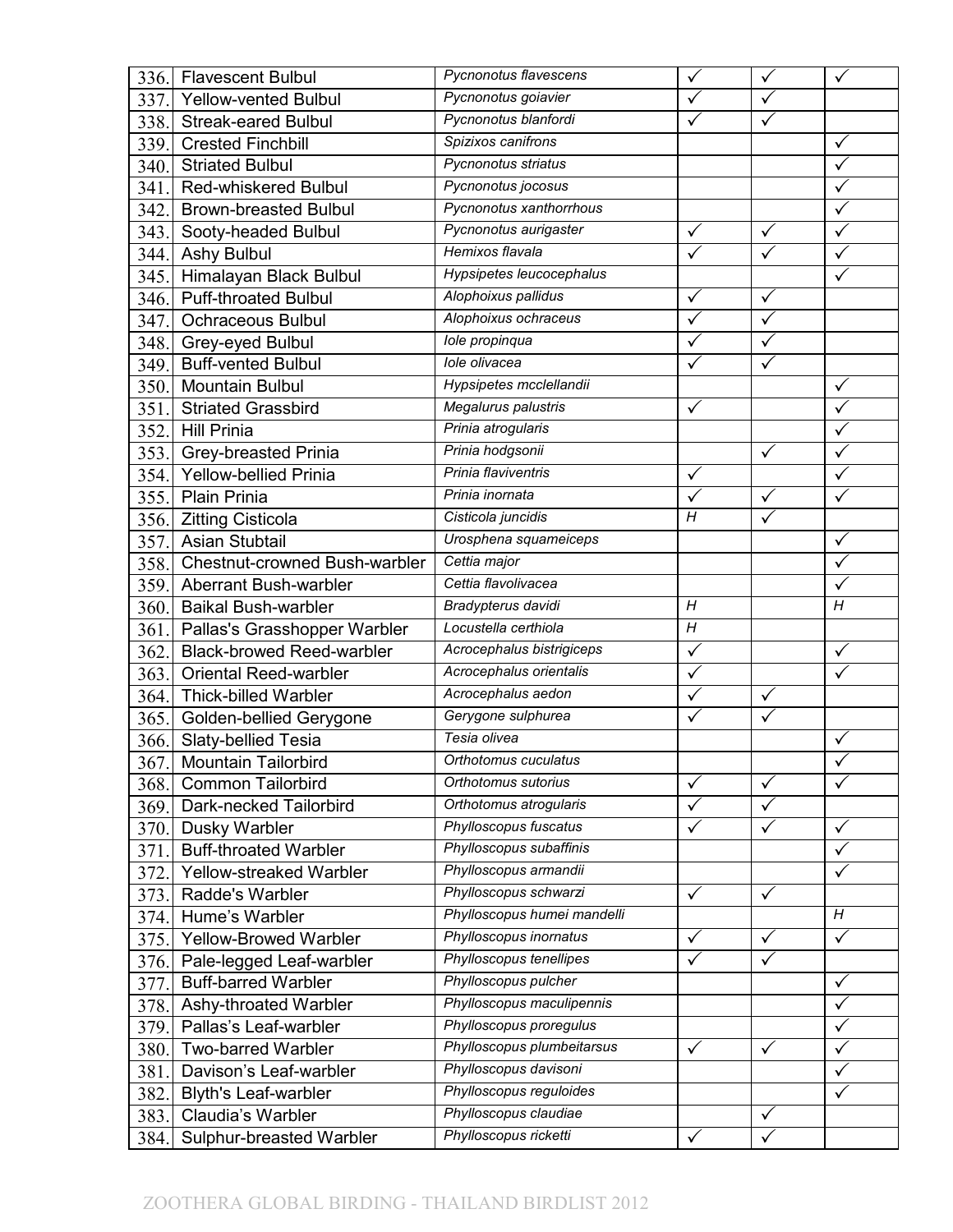| 385. | <b>Yellow-bellied Warbler</b>        | Abroscopus superciliaris       |              |              |                |
|------|--------------------------------------|--------------------------------|--------------|--------------|----------------|
| 386. | <b>Plain-tailed Warbler</b>          | Seicercus soror                | $\checkmark$ |              |                |
| 387. | Bianchi's Warbler                    | Seicercus valentini            |              |              | ✓              |
| 388. | <b>Chestnut-crowned Warbler</b>      | Seicercus castaniceps          |              |              |                |
| 389. | White-crested Laughingthrush         | Garrulax leucolophus           | $\checkmark$ | $\checkmark$ |                |
| 390. | Lesser Necklaced Laughingthrush      | Garrulax monileger             |              | $\checkmark$ |                |
| 391. | Greater Necklaced Laughingthrush     | Garrulax pectoralis            |              | ✓            |                |
| 392. | White-necked Laughingthrush          | Garrulax strepitans            |              |              | H              |
| 393. | <b>Black-throated Laughingthrush</b> | Garrulax chinensis             | ✓            | ✓            |                |
| 394. | White-browed Laughingthrush          | Garrulax sannio                |              |              | $\checkmark$   |
| 395. | Silver-eared Laughingthrush          | Garrulax melanostigma          |              |              | $\checkmark$   |
| 396. | Scarlet-faced Liocichla              | Liocichla ripponi              |              |              |                |
| 397. | Abbott's Babbler                     | Malacocincla abbotti           | ✓            | $\checkmark$ |                |
| 398. | <b>Puff-throated Babbler</b>         | Pellorneum ruficeps            |              | $\checkmark$ | H              |
| 399. | Large Scimitar-Babbler               | Pomatorhinus hypoleucos        | $\checkmark$ | $\checkmark$ |                |
| 400. | Rusty-cheeked Scimitar-babbler       | Pomatorhinus erythrogenys      |              |              | $\checkmark$   |
| 401. | White-browed Scimitar-babbler        | Pomatorhinus schisticeps       | ✓            | $\checkmark$ | ✓              |
| 402. | Limestone Wren-babbler               | Napothera crispifrons          |              | $\checkmark$ |                |
| 403. | Pygmy Wren-babbler                   | Pnoepyga pusilla               |              |              | H              |
| 404. | <b>Rufous-fronted Babbler</b>        | Stachyris rufifrons            | ✓            | $\checkmark$ |                |
| 405. | Golden Babbler                       | Stachyris chrysaea             |              | $\checkmark$ | $\checkmark$   |
| 406. | Grey-throated Babbler                | Stachyris nigriceps            |              |              | $\checkmark$   |
| 407. | Pin-striped Tit-Babbler              | Macronous gularis              | ✓            | ✓            | $\overline{H}$ |
| 408. | Chestnut-capped Babbler              | Timalia pileata                |              |              | $\checkmark$   |
| 409. | Yellow-eyed Babbler                  | Chrysomma sinense              |              |              | $\checkmark$   |
| 410. | White-browed Shrike-babbler          | Pteruthius flaviscapis         | $\checkmark$ | $\checkmark$ | $\checkmark$   |
| 411. | <b>Black-eared Shrike-babbler</b>    | Pteruthius melanotis           |              |              | $\checkmark$   |
| 412. | <b>Spectacled Barwing</b>            | Actinodura ramsayi             |              |              |                |
| 413. | <b>Blue-winged Minla</b>             | Minla cyanouroptera            |              |              | ✓              |
| 414. | <b>Bar-throated Minla</b>            | Minla strigula                 |              |              |                |
| 415. | Rufous-winged Fulvetta               | Alcippe castaneceps            |              |              |                |
| 416. | Brown-cheeked Fulvetta               | Alcippe poioicephala           | ✓            |              |                |
| 417. | Grey-cheeked Fulvetta                | Alcippe morrisonia             |              |              | $\checkmark$   |
| 418. | <b>Collared Babbler</b>              | Gampsorhynchus torquatus       |              | $\checkmark$ |                |
| 419. | Rufous-backed Sibia                  | Heterophasia annectens         |              |              | $\checkmark$   |
| 420. | Dark-backed Sibia                    | Heterophasia melanoleuca       |              |              | ✓              |
| 421. | Silver-eared Mesia                   | Leiothrix argentauris          |              |              | ✓              |
| 422. | <b>Whiskered Yuhina</b>              | Yuhina flavicollis             |              |              | $\checkmark$   |
| 423. | White-bellied Erpornis               | Yuhina zantholeuca             |              |              |                |
| 424. | Spot-breasted Parrotbill             | Paradoxornis guttaticollis     |              |              | $\checkmark$   |
| 425. | Lesser Rufous-headed Parrotbill      | Paradoxornis atrosuperciliaris |              |              | $\checkmark$   |
| 426. | <b>Indochinese Bushlark</b>          | Mirafra marionae               | ✓            | ✓            |                |
| 427. | <b>Thick-billed Flowerpecker</b>     | Dicaeum agile                  |              |              |                |
| 428. | Yellow-vented Flowerpecker           | Dicaeum chrysorrheum           |              | $\checkmark$ |                |
| 429. | Plain Flowerpecker                   | Dicaeum concolor               | ✓            |              |                |
| 430. | Fire-breasted Flowerpecker           | Dicaeum ignipectus             | $\checkmark$ | $\checkmark$ | $\checkmark$   |
| 431. | Scarlet-backed Flowerpecker          | Dicaeum cruentatum             |              | ✓            | ✓              |
| 432. | <b>Purple Sunbird</b>                | Nectarinia asiatica            | $\checkmark$ | ✓            | ✓              |
| 433. | Mrs. Gould's Sunbird                 | Aethopyga gouldiae             |              |              | $\checkmark$   |